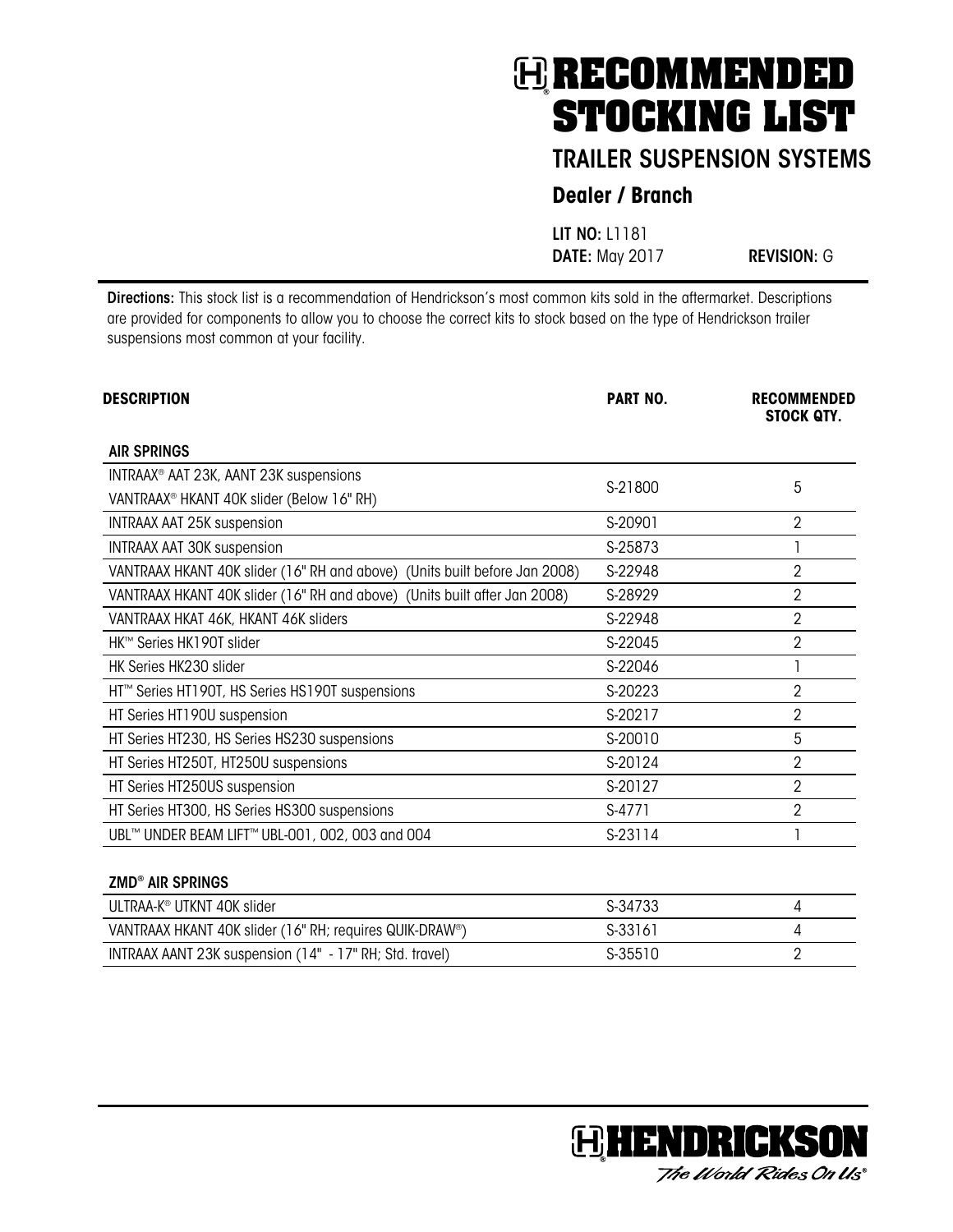| KEUUININENDED JIUUNINU LIJI                                                      |                 | υy                               |
|----------------------------------------------------------------------------------|-----------------|----------------------------------|
| <b>DESCRIPTION</b>                                                               | <b>PART NO.</b> | <b>RECOMMENDED</b><br>STOCK QTY. |
| AIR SPRING BOLT KITS (One kit required per air spring)                           |                 |                                  |
| INTRAAX® AAT 23K, 25K, 30K and AANT 23K suspensions (1.125" thick spacer)        |                 |                                  |
| INTRAAX AAL 23K, 25K and 30K suspensions (1.125" thick spacer)                   |                 |                                  |
| VANTRAAX <sup>®</sup> HKANT 40K slider (cast air spring pedestal and 19" RH)     |                 | 3                                |
| VANTRAAX HKAT 46K slider (17" RH)                                                | S-22630/2       |                                  |
| VANTRAAX HKANT 46K slider (19" RH)                                               |                 |                                  |
| VANTRAAX HKAT 50K slider (17" RH)                                                |                 |                                  |
| INTRAAX AAT 23K, 25K, 30K and AANT 23K suspensions (1.875" thick spacer)         |                 |                                  |
| INTRAAX AAL 23K, 25K and 30K suspensions (1.875" thick spacer)                   |                 |                                  |
| VANTRAAX HKANT 40K slider (weld-on air spring pedestal and 15" or 19" RH)        | S-22631/2       | $\overline{2}$                   |
| VANTRAAX HKAT 46K slider (15" or 18" RH)                                         |                 |                                  |
| VANTRAAX HKAT 50K slider (18" RH)                                                |                 |                                  |
| INTRAAX AAT 23K, 25K, 30K and AANT 23K suspensions (3.125" thick spacer)         |                 |                                  |
| INTRAAX AAL 23K, 25K and 30K suspensions (3.125" thick spacer)                   |                 |                                  |
| VANTRAAX HKANT 40K slider (weld-on air spring pedestal and 15.5" RH)             | S-22632/2       | 2                                |
| VANTRAAX HKAT 46K slider (19" RH)                                                |                 |                                  |
| VANTRAAX HKAT 50K slider (19" RH)                                                |                 |                                  |
| INTRAAX AAT 23K, 25K, 30K and AANT 23K suspensions (no spacer)                   |                 |                                  |
| INTRAAX AAL 23K, 25K and 30K suspensions (no spacer)                             |                 |                                  |
| VANTRAAX HKANT 40K slider (weld-on air spring pedestal and 16", 16.5" or 17" RH) |                 |                                  |
| VANTRAAX HKANT 40K slider (cast air spring pedestal and 14"-18" RH)              | S-22619/2       | 1                                |
| VANTRAAX HKAT 46K slider (16" RH)                                                |                 |                                  |
| VANTRAAX HKANT 46K slider (14"-18" RH)                                           |                 |                                  |
| VANTRAAX HKAT 50K slider (16" RH)                                                |                 |                                  |
| VANTRAAX <sup>®</sup> ULTRAA-K <sup>®</sup> UTKNT 40K slider                     |                 |                                  |
| HK™ Series HK190T and HK230 slider (1" air spring spacer)                        | S-22908/2       | 1                                |
| HK Series HK190T and HK230 slider (2" air spring spacer)                         | S-22909/2       | 1                                |
| <b>AIR SPRING SPACERS</b>                                                        |                 |                                  |
| Air spring spacer, 1.125"                                                        | B-22510-1       | 2                                |
| Air spring spacer, 1.875"                                                        | B-22510-2       | 1                                |

| Air spring spacer, 1.125" | B-22510-1 |  |
|---------------------------|-----------|--|
| Air spring spacer, 1.875" | B-22510-2 |  |
| Air spring spacer, 3.125" | B-22510-3 |  |
| Air spring spacer, 0.75"  | B-22510-4 |  |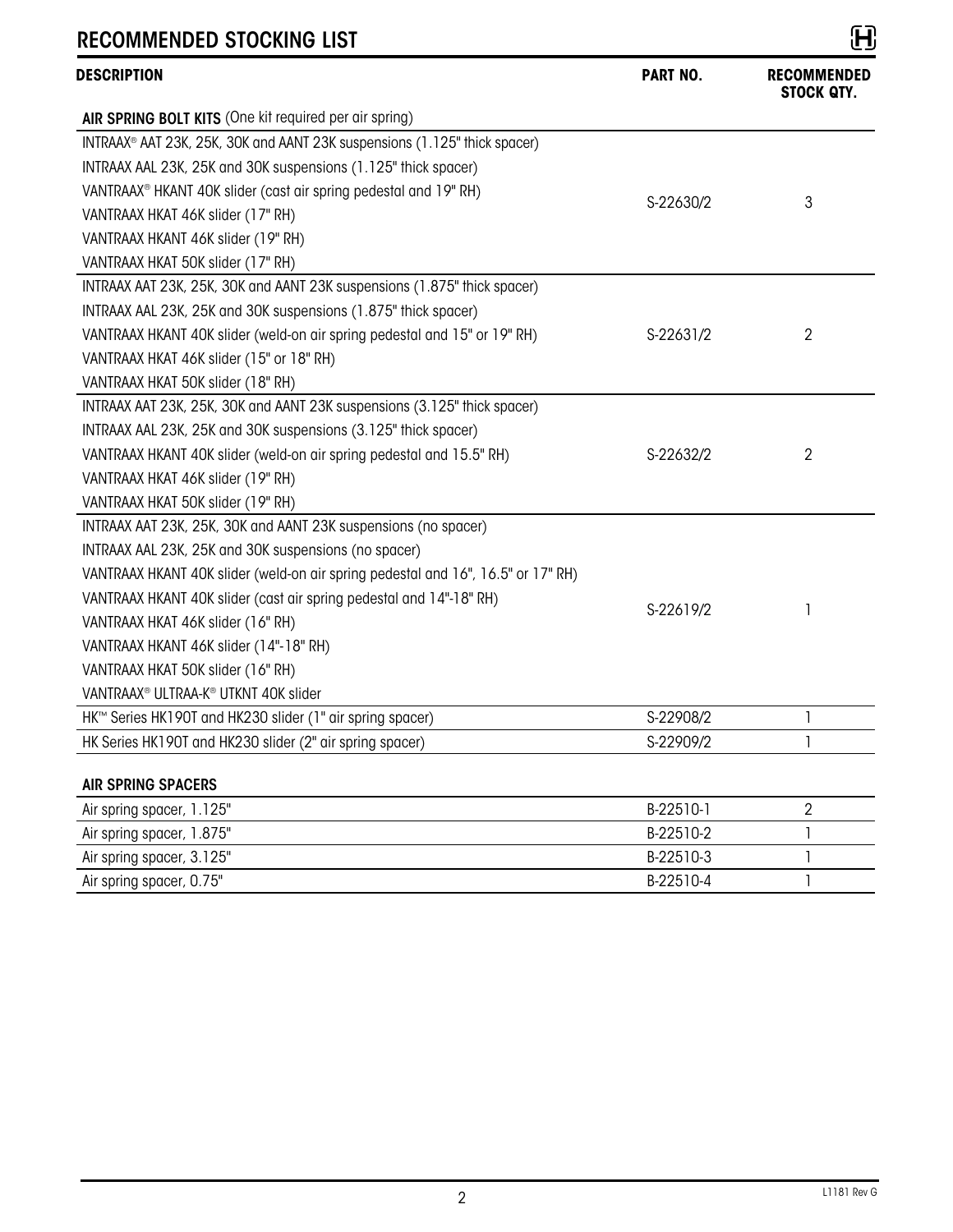| <b>DESCRIPTION</b>                                                                            | <b>PART NO.</b> | <b>RECOMMENDED</b>                    |
|-----------------------------------------------------------------------------------------------|-----------------|---------------------------------------|
| <b>SHOCK ABSORBERS</b> (Standard service shown; other options exist - contact Hendrickson)    |                 | <b>STOCK QTY.</b>                     |
| INTRAAX <sup>®</sup> AAT 23K, AANT 23K and AAT 25K suspensions                                |                 |                                       |
| INTRAAX AAL 23K and 25K suspensions (12" RH)                                                  |                 |                                       |
| VANTRAAX <sup>®</sup> HKAT 46K and HKANT 46K sliders                                          | S-23566         | 2                                     |
| VANTRAAX HKAT 50K slider                                                                      |                 |                                       |
| INTRAAX AAL 23K and 25K suspensions (14"-19" RH)                                              | S-2212          |                                       |
| HT <sup>™</sup> Series HT250T suspension                                                      |                 | $\overline{2}$                        |
| INTRAAX AAL 23K and 25K suspensions (6.5"- 9" RH)                                             | S-23651         | $\overline{2}$                        |
| VANTRAAX HKANT 40K slider                                                                     | S-24088         | 3                                     |
| <b>INTRAAX AAT 30K suspension</b>                                                             | S-24023         | $\overline{2}$                        |
| HK™ Series HK190T and HK230 sliders                                                           | S-21292         | $\mathbf{3}$                          |
| HT Series HT190T, HT190U, HS Series HS190T suspensions                                        | S-20001         | $\overline{2}$                        |
| HT Series HT230, HT250U, HS Series HS230 suspensions                                          | S-20002         | 3                                     |
| HT Series HT250US suspension (5.5" and 6.5" RH)                                               | S-23650         | $\overline{2}$                        |
| HT Series HT250US suspension (7.5"-14" RH)                                                    | S-23649         | $\overline{2}$                        |
| HT Series HT300, HT300US, HS Series HS300 suspensions                                         | S-20126         | $\overline{2}$                        |
| <b>SHOCK BOLT KITS</b> (One kit required per air spring)                                      |                 |                                       |
| INTRAAX AAT 23K, 25K and 30K suspensions                                                      | S-24021         | $\overline{2}$                        |
| VANTRAAX HKAT 50K slider                                                                      |                 |                                       |
| <b>INTRAAX AANT 23K suspension</b>                                                            |                 |                                       |
| VANTRAAK HKANT 40K slider                                                                     | S-24049/2       |                                       |
| VANTRAAX HKAT 46K slider                                                                      |                 |                                       |
| VANTRAAX HKANT 46K slider                                                                     |                 |                                       |
| Most HT/HS Series 190T, 230, 250T, 190U, 300T suspensions                                     | S-20031/2       | 1                                     |
| Most HT Series HT250U, 300T, 300US, 230 suspensions (remote shock)                            | S-2157/2        | $\begin{array}{c} \hline \end{array}$ |
| HT Series HT250US suspension                                                                  | S-24024         | 1                                     |
| ZMD® SHOCK CLEVIS BOLT KIT                                                                    |                 |                                       |
| INTRAAX AANT 23K Suspension (14" - 17" RH; Std. travel; winged hangers only)                  | S-37219         | $\overline{2}$                        |
| <b>DOWNSTOP</b>                                                                               |                 |                                       |
| VANTRAAX HKANT 40K slider (16" RH; Requires QUIK-DRAW®)                                       | S-33669         | 4                                     |
| INTRAAX AANT 23K suspension (14" RH; 16" with bolt-on frame brackets; Std. travel)            | S-33669         | 2                                     |
| INTRAAX AANT 23K suspension (15" and 17" RH; 16" RH with weld-on frame brackets; Std. travel) | S-33669-3       | 2                                     |
| <b>DOWNSTOP BOLT KIT</b>                                                                      |                 |                                       |
| VANTRAAX HKANT 40K slider (16" RH; Requires QUIK-DRAW)                                        | S-24049/2       | 4                                     |
| INTRAAX AANT 23K suspension (14" - 17" RH; Std. travel)                                       | S-24049/2       | 2                                     |
| <b>DOWNSTOP KIT</b> (Includes downstop and hardware)                                          |                 |                                       |
| ULTRAA-K UTKNT 40K slider (units after March 2017)                                            | S-38100-1       | 4                                     |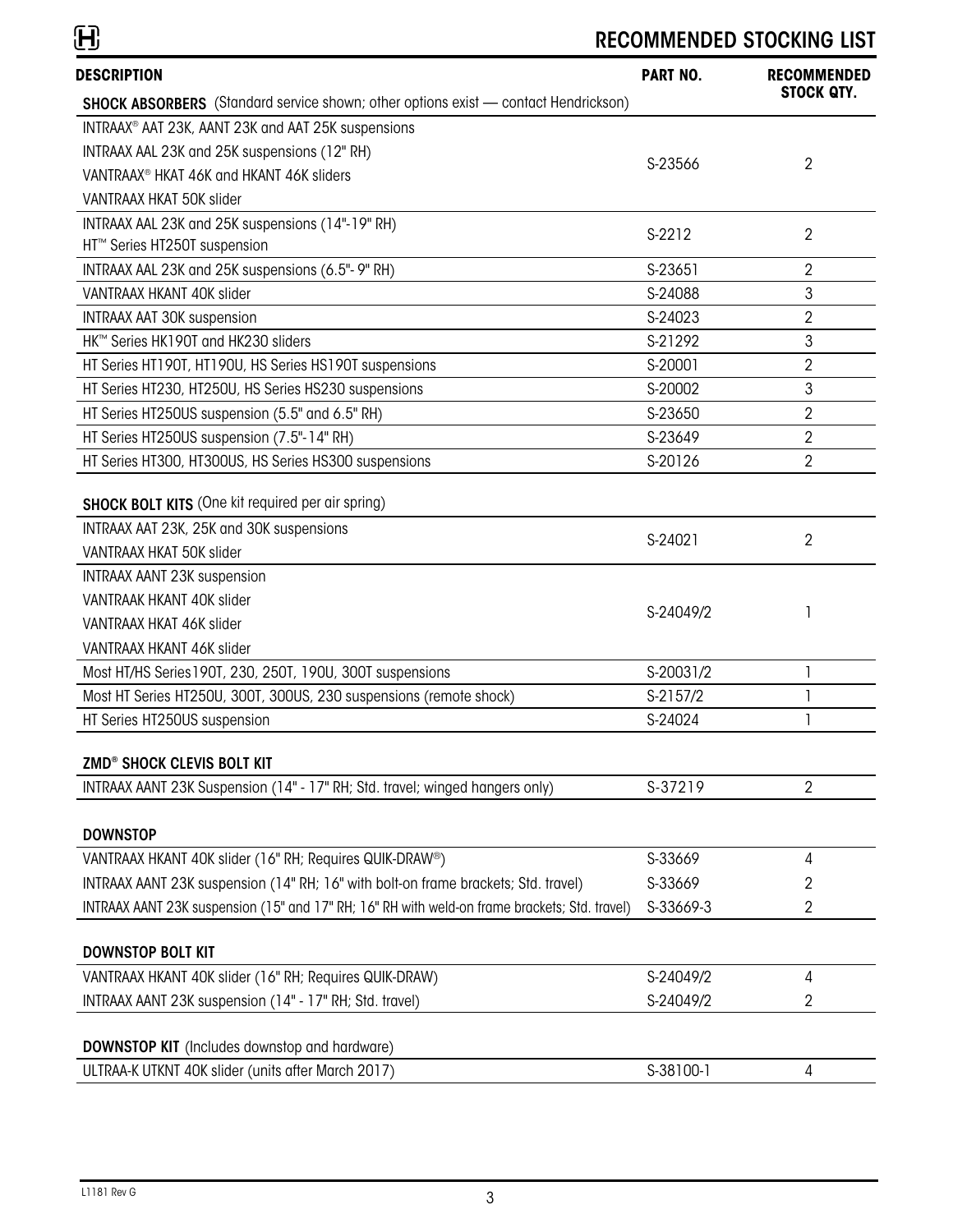| DESCRIPTION                                                                           | <b>PART NO.</b> | <b>RECOMMENDED</b><br><b>STOCK QTY.</b> |
|---------------------------------------------------------------------------------------|-----------------|-----------------------------------------|
| <b>PIVOT BUSHING KITS</b> (Includes bushing, pivot bolt kit, wear pads and lubricant) |                 |                                         |
| QUIK-ALIGN <sup>®</sup> , wide bushing                                                | S-24691         | 4                                       |
| QUIK-ALIGN, narrow bushing (includes 2 bushings)                                      | S-26321         | 3                                       |
| Welded alignment, wide bushing                                                        | S-6914          | 4                                       |
| <b>PIVOT CONNECTION HARDWARE</b>                                                      |                 |                                         |
| Alignment collar - most welded alignments                                             | S-2770          | 4                                       |
| Alignment collar - QUIK-ALIGN <sup>®</sup> concentric (inner)                         | S-20924         | 4                                       |
| Alignment collar - QUIK-ALIGN eccentric (outer)                                       | S-20925         | 4                                       |
| Bushing wear pads - wide pivot connection                                             | S-21099         | 4                                       |
| Bushing wear pads - narrow pivot connection                                           | S-26807         | 4                                       |
| PIVOT BOLT KITS (Alignment collars not included)                                      |                 |                                         |
| QUIK-ALIGN, wide bushing                                                              | S-24679         | 4                                       |
| QUIK-ALIGN, narrow bushing                                                            | S-24705         | 4                                       |
|                                                                                       |                 |                                         |
| <b>U-BOLT KITS</b> (One U-bolt with nuts and washers)                                 |                 |                                         |
| HT™ Series HT250US suspension (5.5" and 6.5" RH, flattened bolt)                      | S-22894/4       | $\mathbf{I}$                            |
| Most HT/HS Series top-mount and HT Series underslung HT190U suspensions               | S-21140/4       | 2                                       |
| Axle spacer (Must use with flattened U-bolt)                                          | S-20701         | $\overline{2}$                          |
| <b>TOOLS</b>                                                                          |                 |                                         |
| Bushing Tool, wide bushing                                                            | S-21307         | 1                                       |
| Bushing Tool, narrow bushing                                                          | S-24736         | 1                                       |
| E-20 socket - 1" drive                                                                | S-24536         | 1                                       |
| QUIK-DRAW® PNEUMATIC PIN PULL SYSTEM                                                  |                 |                                         |
| 3-way auto reset valve with fittings                                                  | VS-25224        | 2                                       |
| Valve knob with set screw                                                             | VS-25849        | 2                                       |
| 48" & 54" box front actuator (cast iron)                                              | S-28061-2       | 1                                       |
| 48" & 54" rear actuator (cast iron)                                                   | S-28062-2       | 1                                       |
| 48" & 54" box front actuator with fittings (composite)                                | S-35294-2       | $\mathbf{I}$                            |
| 48" & 54" rear actuator with fittings (composite)                                     | S-35295-2       | 1                                       |
| <b>SLIDER LOCKING PIN</b>                                                             |                 |                                         |
| <b>UNITS BUILT BEFORE 9-17-12</b>                                                     |                 |                                         |
| 1.375" Diameter, 4" hole center                                                       | S-28290         | 4                                       |
| 1.375" Diameter, 6" hole center                                                       | S-28290         | 4                                       |
| 1.625" Diameter, 4" hole center                                                       | S-28289         | 4                                       |
| <b>UNITS BUILT AFTER 9-17-12</b>                                                      |                 |                                         |
| 1.375" Diameter, 4" hole center                                                       | S-32389         | 4                                       |
| 1.375" Diameter, 6" hole center                                                       | S-32389         | 4                                       |
| 1.625" Diameter, 4" hole center                                                       | S-32388         | 4                                       |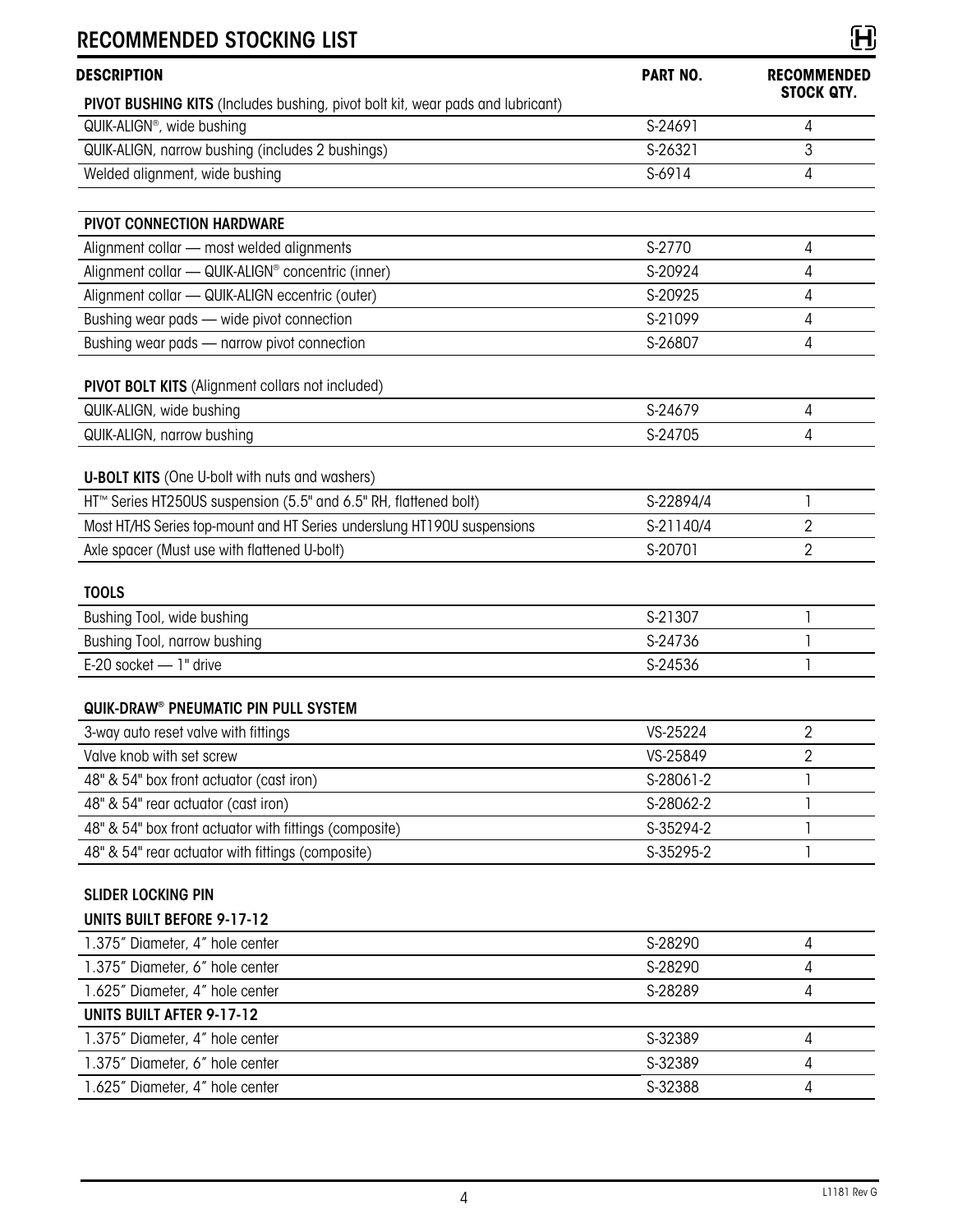| <b>DESCRIPTION</b>                                                             | <b>PART NO.</b> | <b>RECOMMENDED</b><br><b>STOCK QTY.</b> |
|--------------------------------------------------------------------------------|-----------------|-----------------------------------------|
| <b>SLIDER ACCESSORIES</b>                                                      |                 |                                         |
| Body rail clip - 2" hole centers (HS slider)                                   | S-22366         | 2                                       |
| Body rail clip - 1.5" hole centers (HS slider)                                 | S-14108         | 2                                       |
| Body rail clip - use with 1.375" lock pin                                      | S-24460         | 2                                       |
| Body rail clip - use with 4" hole centers and 1.625" locking pin               | S-24459         | 2                                       |
| SURELOK <sup>®</sup> air spring actuator assembly                              | S-25593         | $\overline{2}$                          |
| BOLT-ON END STOP (ULTRAA-K® 4" body rail hole spacing only)                    |                 |                                         |
| Left front rail and right rear rail - .188" thickness                          | S-34821-1       | 2                                       |
| Right front rail and left rear rail - .188" thickness                          | S-34821-2       | 2                                       |
| Left front rail and right rear rail - .232" thickness                          | $S-35761-1$     | 2                                       |
| Right front rail and left rear rail - 232" thickness                           | S-35761-2       | 2                                       |
| <b>VALVES AND HARDWARE</b>                                                     |                 |                                         |
| Height control valve                                                           | <b>VS-227</b>   | 4                                       |
| Height control valve - ULTRAA-K <sup>®</sup> UTKNT 40K slider                  | VS-33704-3      | 5                                       |
| <b>Bolted link assembly</b>                                                    | S-14187         | 3                                       |
| 4-way push pull system - for use with SURELOK <sup>®</sup> system              | VS-14179        |                                         |
| 3-way ball valve                                                               | VS-22535        | 2                                       |
| Differential height control valve with dump for DST <sup>®</sup>               | VS-27116        | 1                                       |
| 4-way air pilot valve                                                          | VS-2552         | 1                                       |
| 3-way air pilot valve                                                          | VS-23588        |                                         |
| <b>TIREMAAX® ACCESSORIES</b>                                                   |                 |                                         |
| CP or CP Integrated controller assembly                                        | VS-29865-100    | OPTIONAL                                |
| PRO controller assembly                                                        | VS-32074-100    | <b>OPTIONAL</b>                         |
| EC or CP hubcap - HN grease (spindle-mounted rotary union)                     | VS-29566-1      | 2                                       |
| EC or CP hubcap - HN oil (spindle-mounted rotary union)                        | VS-29566-3      | 2                                       |
| EC or CP hubcap - HP grease (spindle-mounted rotary union)                     | VS-29566-2      | 2                                       |
| EC or CP hubcap - HP oil (spindle-mounted rotary union)                        | VS-29566-4      | 2                                       |
| CP Integrated hubcap - HN oil (hubcap-mounted rotary union)                    | VS-32068-1      | 2                                       |
| CP Integrated hubcap - HN grease (hubcap-mounted rotary union)                 | VS-32068-3      | 2                                       |
| CP Integrated hubcap - HP oil (hubcap-mounted rotary union)                    | VS-32070-1      | 2                                       |
| CP Integrated hubcap - HP grease (hubcap-mounted rotary union)                 | VS-32070-3      | $\overline{2}$                          |
| PRO hubcap - HN oil (hubcap-mounted rotary union)                              | VS-32055-1      | $\overline{2}$                          |
| PRO hubcap - HN grease (hubcap-mounted rotary union)                           | VS-32055-3      | $\overline{2}$                          |
| PRO hubcap - HP oil (hubcap-mounted rotary union)                              | VS-32056-1      | $\overline{2}$                          |
| PRO hubcap - HP grease (hubcap-mounted rotary union)                           | VS-32056-3      | $\overline{2}$                          |
| Three-wire harness 18-inch; 3-way connector                                    | VS-29857        | 1                                       |
| ABS junction harness 15-foot; 3-way connector                                  | VS-30270        | 1                                       |
| ABS junction harness 3-foot; 3-way connector                                   | VS-30270-1      | 1                                       |
| EC or CP stainless steel tire hose, straight - dual (22.5", aluminum or steel) | VS-29003-1      | 4                                       |

 *Continued on page 6*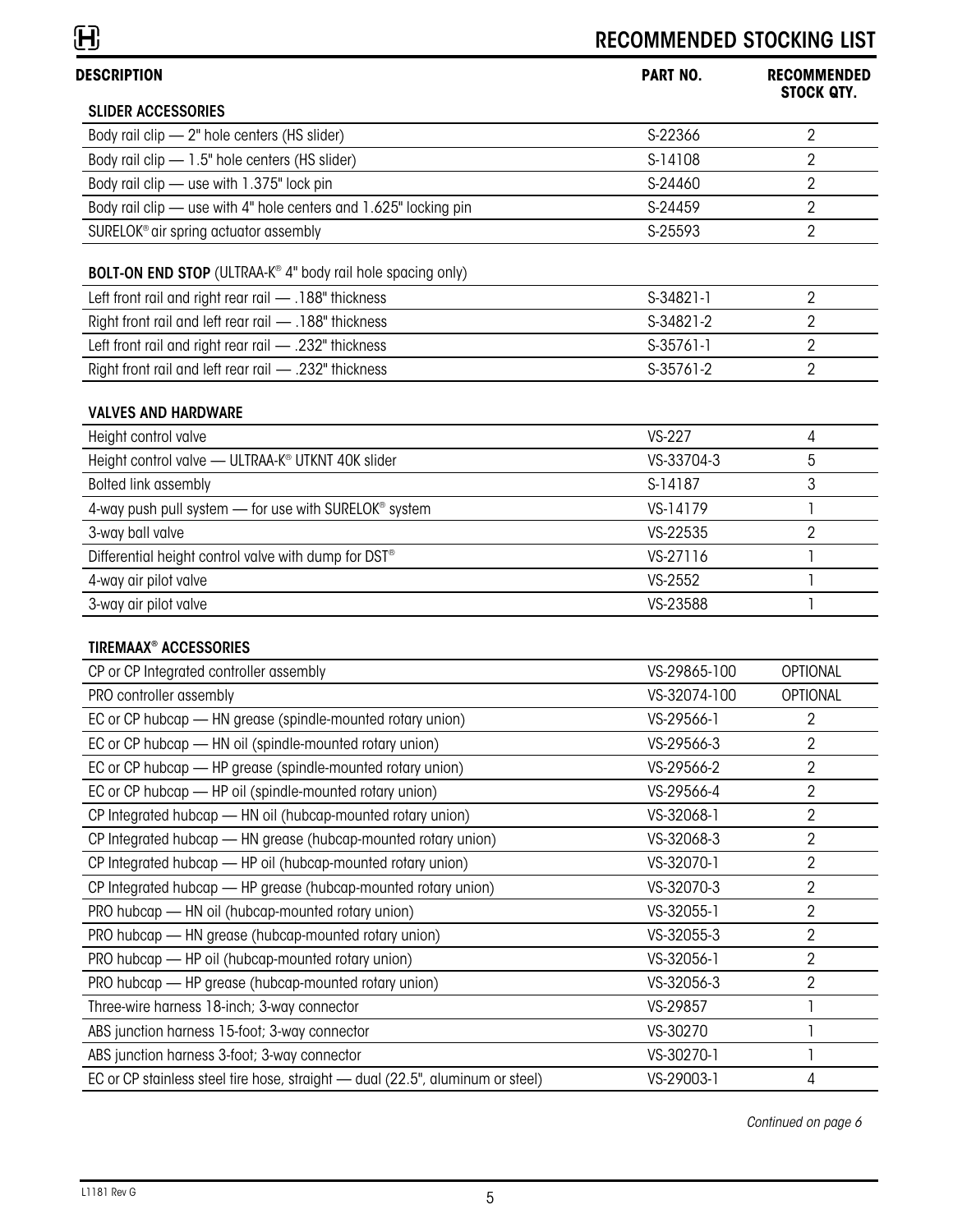| <b>DESCRIPTION</b>                                                                              | <b>PART NO.</b> | <b>RECOMMENDED</b>             |
|-------------------------------------------------------------------------------------------------|-----------------|--------------------------------|
| <b>TIREMAAX<sup>®</sup> ACCESSORIES</b> (Continued)                                             |                 | <b>STOCK QTY.</b>              |
| EC or CP stainless steel tire hose, 180 degree - dual (22.5", aluminum or steel)                | VS-29004-2      | $\overline{4}$                 |
| PRO or CP Integrated stainless steel tire hose, straight - dual (22.5", aluminum or steel)      | VS-31503-1      | $\overline{4}$                 |
| PRO or CP Integrated stainless steel tire hose, 180 degree - dual<br>(22.5", aluminum or steel) | VS-31504-2      | 4                              |
| PRO or CP Integrated stainless steel tire hose, 180 degree - super single                       | VS-31503-3      | $\overline{2}$                 |
| (22.5", aluminum)                                                                               |                 |                                |
| PRO or CP Integrated thermoplastic tire hose, straight — dual (22.5", steel)                    | VS-33767-1      | $\overline{4}$                 |
| PRO or CP Integrated thermoplastic tire hose, straight - dual (22.5", aluminum)                 | VS-33767-5      | $\overline{4}$                 |
| PRO or CP Integrated thermoplastic tire hose,<br>180 degree - dual (22.5", aluminum or steel)   | VS-33769-1      | 8                              |
| PRO or CP Integrated thermoplastic tire hose, straight - super single (22.5", aluminum)         | VS-33767-3      | $\overline{2}$                 |
| EC or CP tee fitting - dual                                                                     | VS-29854        | 4                              |
| EC or CP elbow fitting - super single                                                           | VS-30002        | $\overline{4}$                 |
| EC or CP tee fitting guard - for 6-bolt                                                         | VS-30451        | 4                              |
| EC or CP rotary union kit                                                                       | S-28622         | 4                              |
| EC or CP hose clamp                                                                             | VS-26451        | $\overline{2}$                 |
| EC or CP spindle plug assembly - HN (1.75")                                                     | VS-27448        | $\overline{2}$                 |
| EC or CP spindle plug assembly - HP (2.50")                                                     | VS-27449        | $\overline{2}$                 |
| EC or CP axle hose for INTRAAX®/VANTRAAX® suspensions                                           | VS-29094-1      | $\begin{array}{c} \end{array}$ |
| PRO or CP Integrated spindle plug assembly - HN (1.75")                                         | VS-33092-1      | 1                              |
| PRO or CP Integrated spindle plug assembly - HP (2.75")                                         | VS-33092-2      | 1                              |
| PRO or CP Integrated axle hose for INTRAAX / VANTRAAX suspensions                               | VS-32087-1      | $\mathbf{I}$                   |
| PRO or CP Integrated axle vent for INTRAAX / VANTRAAX suspensions                               | VS-32101        | $\mathbf{I}$                   |
| CP target gauge                                                                                 | VS-30468        | 1                              |
| CP Integrated target gauge                                                                      | VS-32344        | 1                              |
| PRO target gauge                                                                                | VS-32331        | $\mathbf{I}$                   |
| Trailer light assembly                                                                          | VS-28059        | 1                              |
| Plug driver - handle                                                                            | S-27399         | 1                              |
| Plug driver - HN (1.75")                                                                        | S-28146-1       | 1                              |
| Plug driver - HP (2.75")                                                                        | S-28146-3       | 1                              |

#### AIR DISC BRAKE COMPONENTS

| <b>HENDRICKSON / WABCO MAXX22T™</b>                                               |           |                                      |
|-----------------------------------------------------------------------------------|-----------|--------------------------------------|
| Pad kit                                                                           | S-35303-1 | Minimum of 4                         |
| Caliper - Left Handed                                                             | S-35303-7 |                                      |
| Caliper - Right Handed                                                            | S-35303-8 |                                      |
| Guide bolt kit                                                                    | S-35303-4 | 2                                    |
| Gasket kit                                                                        | S-32676-3 |                                      |
| Basic tool kit (Contains 4 tools to use on all WABCO ADB)                         | S-32676-5 | 1 Kit                                |
| MAXX22T tool kit (Contains one tool that can be used on either MAXX22T or MAXXUS) | S-35303-6 | Pick either basic or<br><b>WABCO</b> |
| Air chamber, Type 18/24, INTRAAX <sup>®</sup> AAT/AANT - Left Handed              | S-34446-L | 2                                    |
| Air chamber, Type 18/24, INTRAAX AAT/AANT - Right Handed                          | S-34446-R | 2                                    |
| Air chamber, Type 18/24, INTRAAX AAL, AAEDL and AAEDT - Unhanded                  | S-34446-U | 2                                    |
|                                                                                   |           |                                      |

L1181 Rev G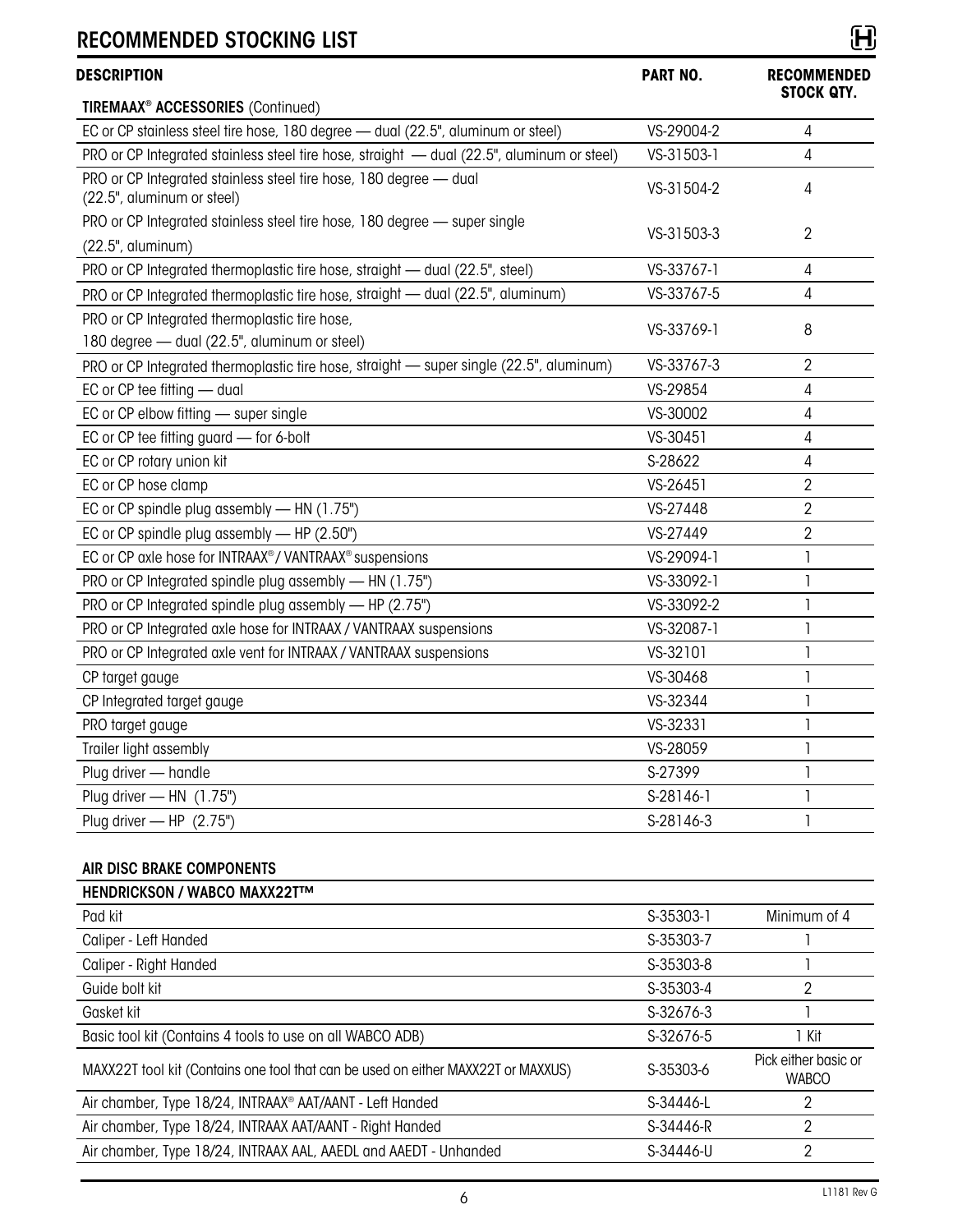| <b>DESCRIPTION</b>                                                                                                    | <b>PART NO.</b> | <b>RECOMMENDED</b><br><b>STOCK QTY.</b> |
|-----------------------------------------------------------------------------------------------------------------------|-----------------|-----------------------------------------|
| <b>BENDIX ADB22X</b>                                                                                                  |                 |                                         |
| Pad kit                                                                                                               | S-29152-2       | Minimum of 4                            |
| Splined rotor                                                                                                         | S-29152-17      | 2                                       |
| Caliper - Left Handed                                                                                                 | S-33647-2       | 1                                       |
| Caliper - Right Handed                                                                                                | S-33647-3       | 1                                       |
| Guide pin kit                                                                                                         | S-29152-9       | $\overline{2}$                          |
| Air chamber, Type 18/24, INTRAAX® AAT/AANT and TRLAXLE® - Left Handed                                                 | S-33417-L       | $\overline{2}$                          |
| Air chamber, Type 18/24, INTRAAX AAT/AANT and TRLAXLE - Right Handed                                                  | S-33417-R       | $\overline{2}$                          |
| Air chamber, Type 18/24, INTRAAX AAL, AAEDL and AAEDT - Unhanded                                                      | S-33417-U       | $\overline{2}$                          |
| <b>WABCO PAN22</b>                                                                                                    |                 |                                         |
| Pad kit                                                                                                               | S-32676-1       | Minimum of 4                            |
| Caliper - Left Handed                                                                                                 | S-33648-2       | 1                                       |
| Caliper - Right Handed                                                                                                | S-33648-3       |                                         |
| Guide bolt kit                                                                                                        | S-32676-4       | $\overline{2}$                          |
| Gasket kit                                                                                                            | S-32676-3       | $\mathsf{I}$                            |
| Air chamber, Type 20, INTRAAX AAT/AANT and TRLAXLE - Left Handed                                                      | S-32793-L       | $\overline{2}$                          |
| Air chamber, Type 20, INTRAAX AAT/AANT and TRLAXLE - Right Handed                                                     | S-32793-R       | $\overline{2}$                          |
| Air chamber, Type 20, INTRAAX AAL, AAEDL and AAEDT - Unhanded                                                         | S-32793-U       | $\overline{2}$                          |
| Air chamber, Type 20/24, INTRAAX AAT/AANT - Left Handed                                                               | S-34421-L       | $\overline{2}$                          |
| Air chamber, Type 20/24, INTRAAX AAT/AANT - Right Handed                                                              | S-34421-R       | $\overline{2}$                          |
| Air chamber, Type 20/24, INTRAAX AAL, AAEDL and AAEDT - Unhanded                                                      | S-34421-U       | $\overline{2}$                          |
| <b>S-CAMS</b>                                                                                                         |                 |                                         |
| Most INTRAAX and VANTRAAX suspensions — curbside 28 spline, for HXS <sup>®</sup> and<br>standard lining, 16.5" brakes | S-24636-1R      | 4                                       |
| Most INTRAAX and VANTRAAX suspensions - roadside 28 spline, for HXS and<br>standard lining, 16.5" brakes              | S-24636-1L      | 4                                       |
| <b>CAM TUBE SYSTEM™ KITS</b>                                                                                          |                 |                                         |
| Cam Tube System service kit, 16.5" x 7" Brakes                                                                        | S-28890         | 5                                       |
| <b>DUST SHIELD KITS</b>                                                                                               |                 |                                         |
| 16.5" Dust shield kit for 5" axle                                                                                     | S-28500-1650    | $\overline{4}$                          |
| 16.5" Dust shield kit, LDA™ Large-Diameter Axle                                                                       | S-28500-1657    | 4                                       |